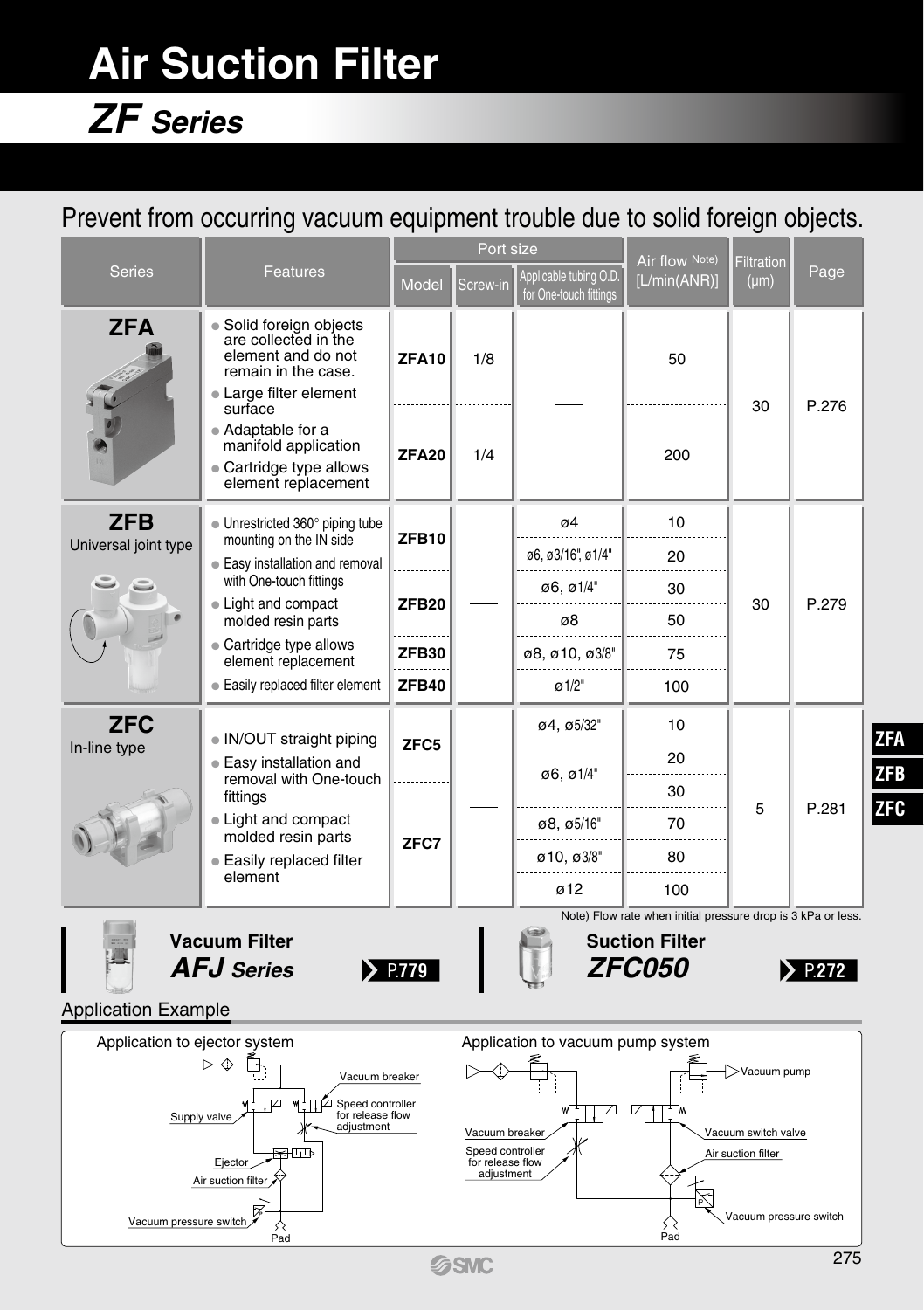# **Air Suction Filter** *ZFA Series*



**Prevents vacuum equipment trouble due to solid foreign objects**

**Solid foreign objects are collected in the element and do not remain in the case.**

**Max. 10 station manifold is possible.**

**Large filter element surface**

**Mountable in any direction**

**Cartridge type allows element replacement**

#### **Model**

| Model         | Port size | Recommended air flow (L/min (ANR)) <sup>Non)</sup> | Weight (kg) | Internal capacity (cm <sup>3</sup> ) |
|---------------|-----------|----------------------------------------------------|-------------|--------------------------------------|
| <b>ZFA100</b> |           | 50                                                 | 0.14        | 30                                   |
| <b>ZFA200</b> | ، ،       | 200                                                | 0.19        | 49                                   |

Note) Flow rate when initial pressure drop is 3 kPa or less.

#### **Specifications**

| ---------------                           |                                                |  |  |  |
|-------------------------------------------|------------------------------------------------|--|--|--|
| Fluid Note 1)                             | Air, Nitrogen                                  |  |  |  |
| Operating pressure range                  | $-100$ to 0 kPa                                |  |  |  |
| Vacuum release pressure                   | Max. 0.5 MPa (Unable to hold when pressurized) |  |  |  |
| Operating and ambient temperature range   | $5 \text{ to } 60^{\circ}$ C                   |  |  |  |
| <b>Filtration accuracy</b>                | 30 um (Filtration efficiency 95%)              |  |  |  |
| Element replacement differential pressure | 20 kPa                                         |  |  |  |

Note 1) Do not use the product in an atmosphere and place where there is direct contact with chemicals. It may cause damage to the body. (Alcohol, acetone, etc. also cause damage, so be sure for the

product not to be close to them.) Note 2) Do not use it in a line that is kept pressurized because it could cause the body to break.

#### **Bracket Set Part No.**

| Application                                     |                             | <b>ZFA100</b>          | <b>ZFA200</b>          | Note            |  |
|-------------------------------------------------|-----------------------------|------------------------|------------------------|-----------------|--|
| For single unit                                 | <b>BP-1H-1A</b><br>One side |                        | <b>BP-1H-2A</b>        |                 |  |
|                                                 | Both sides                  | ZZFA1-01               | ZZFA2-01               | With Bolt. Nut. |  |
| For manifold (2 to 10 stations)<br>(Both sides) |                             | ZZFA1-Stations Note 1) | ZZFA2-Stations Note 1) | Washer          |  |

Note 1) Enter a 2-digit number in the stations portion while referring to the example below.  $Example$ ) For 6 stations  $\rightarrow$  06

#### **ZFA100 ZFA200 How to Order (Single unit) ZFA 100 01 Thread type Air suction filter Port size**  $\frac{1}{8}$  $\frac{1}{4}$ <sup>E</sup> **Body type Bracket** ∗ L or R shows the left or right of the filter IN when viewed from front. 2110 4210 **100** ymbol Filtration area (mm<sup>2</sup>) **200 Nil**  $\frac{1}{5}$ **Rc Symbol** Thread type NPTF **F** G **Symbol Nil L None** Bracket 1 pc. on the left **R LR** With both the left and right sides 1 pc. on the right **02 01 Symbol** Port size | Applicable mode ZEA200 ZFA100 **How to Order Manifold (2 to 10 stations)** Indicate both the symbols for air suction filter and bracket part no. **Example: In case of 6 stations of air suction filter ZFA100-01**  ZZFA1-06 **.......** 1 pc. (Brackets for 6 stations) ∗**ZFA100-01 6 pcs. (Air suction filter) Symbol**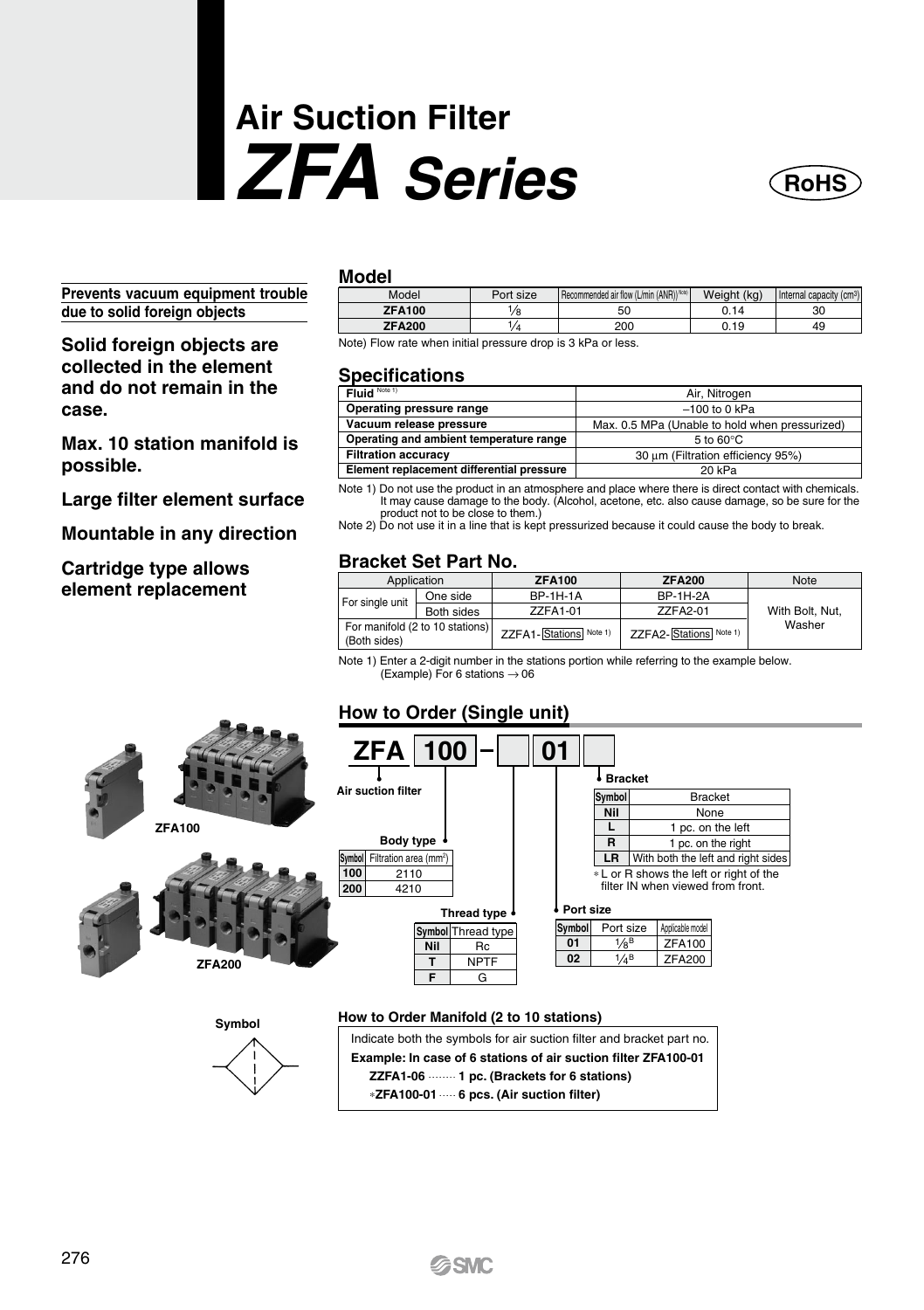## **Air Suction Filter** *ZFA Series*

#### Fluid: Air Pressure: Downstream side atmospheric release (pressurized) Temperature: Room temperature  $\overline{2}$ FA100n. mos Pressure drop (kPa) Pressure drop (kPa)  $0.5$  $0.2$  $0.$  $\frac{1}{10}$  $\overline{20}$  $\frac{1}{100}$  $\frac{1}{200}$  $50$ Flow rate (L/min (ANR))

#### **Flow Rate Characteristics Construction**



#### **Replacement Element/Gasket Part No.**

|                   | Part no.      |               |  |  |  |  |
|-------------------|---------------|---------------|--|--|--|--|
| Description       | <b>ZFA100</b> | <b>ZFA200</b> |  |  |  |  |
| Gasket            | AL-204H       | AL-205H       |  |  |  |  |
| Element           | EJ001H-030N   | EJ101H-030N   |  |  |  |  |
| Element size      |               |               |  |  |  |  |
| Element size (mm) | 43 x 42 x 12  | 43 x 40 x 22  |  |  |  |  |
|                   |               |               |  |  |  |  |

#### **Element Replacement**

- 1) Stop operation and reduce the filter's internal pressure to atmosphere.
- 2) Loosen the stop pin and open the cover.
- 3) Hold the knob on the top of the element and take it out.
- 4) Check the gasket for damage, deformation, or swelling. If any fault is found, replace the gasket with a new one.
- 5) Replace the element with a new one in the reverse order. Note that the cover cannot be closed if the element is inserted into the case in incorrect orientation.
- 6) Close the cover and tighten the stop pin firmly.
- 7) After checking that no leakage is found from each part, start the actual operation.